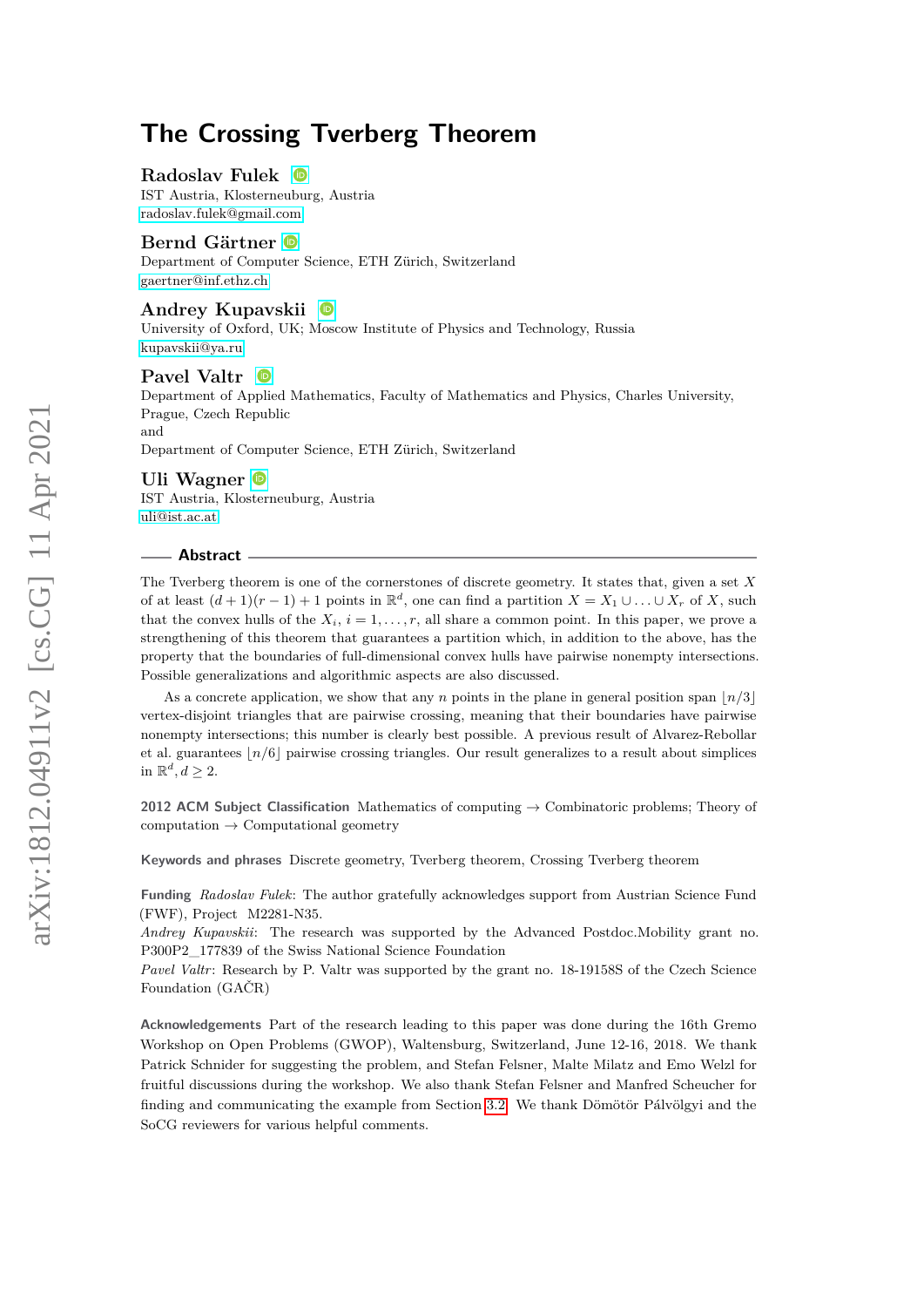## **1 Introduction and Results**

The following theorem was published by Johann Radon in 1921 [\[21\]](#page-12-0): any set of  $d+2$  points in  $\mathbb{R}^d$  can be partitioned into two (disjoint) subsets, whose convex hulls intersect. In 1966, Helge Tverberg [\[26\]](#page-13-0) proved the following important generalization of Radon's result.

<span id="page-1-1"></span>**► Theorem 1** (Tverberg [\[26\]](#page-13-0)). Let *X* be a set of at least  $(d+1)(r-1)+1$  points in *d*-space. *Then X can be partitioned into r sets whose convex hulls all have a point o in common. (In the literature, the point o is referred to as a* Tverberg point *and the partition as a* Tverberg partition*.)*

Radon's theorem covers the case  $r = 2$ . Figure [1](#page-1-0) illustrates the Tverberg theorem for  $d = 2$ and  $r = 3$ .

<span id="page-1-0"></span>

**Figure 1** The Tverberg theorem for  $d = 2$  and  $r = 3$ : any set of at least 7 points can be partitioned into three sets whose convex hulls all have a point in common. Our example uses 9 points and shows two Tverberg partitions as well as corresponding Tverberg points. Many other Tverberg partitions exist in this example.

This theorem largely influenced the course of discrete geometry and spurred a lot of research in the area. We do not go into more details in this paper and refer the reader to a recent survey by Bárány and Soberón [\[6\]](#page-12-1).

Throughout this paper, a set of points in  $\mathbb{R}^d$  is said to be in *general position* if no  $d+1$ points are on a comon hyperplane (for example, no three points on a line in the plane).

There is a major open question from the field of geometric graphs, motivating our work. In [\[2\]](#page-11-0), Aronov et al. conjectured that there exists an absolute constant  $c > 0$ , such that, given any set of *n* points in general position in the plane, one can find at least *cn* disjoint pairs among them such that their connecting segments cross pairwise. Such a collection of segments is called a *crossing family*. Despite considerable interest in this problem, the best published bound still comes from the original paper [\[2\]](#page-11-0), stating that one can always find published bound still comes from the original paper [2], stating that one can always find<br>a crossing family of size at least  $c\sqrt{n}$  for some absolute  $c > 0$ . Only recently, after about 25 years, J. Pach, N. Rubin, and G. Tardos improved this lower bound to a nearly linear one [\[19\]](#page-12-2).

In another attempt to approach this problem, Alvarez-Rebollar et al. asked whether one can find at least *cn* disjoint *triples* whose connecting *triangles* cross pairwise [\[1\]](#page-11-1). Throughout this paper, we say that two convex polytopes in  $\mathbb{R}^d$  cross if their boundaries have a non-empty intersection. We remark that if a convex polytope in  $\mathbb{R}^d$  is not full-dimensional then it has no interior and therefore coincides with its boundary. Our main results below would be false, in the absence of general position, if relative boundaries were considered in the above definition of crossing (an easy counterexample in this situation is a set of points lying on a line in  $\mathbb{R}^2$ ).

We also point out that our definition of "crossing" is different from a classical one due to Fejes-Tóth for general convex sets  $[25]$ . According to the latter, two convex sets  $C, C'$  cross if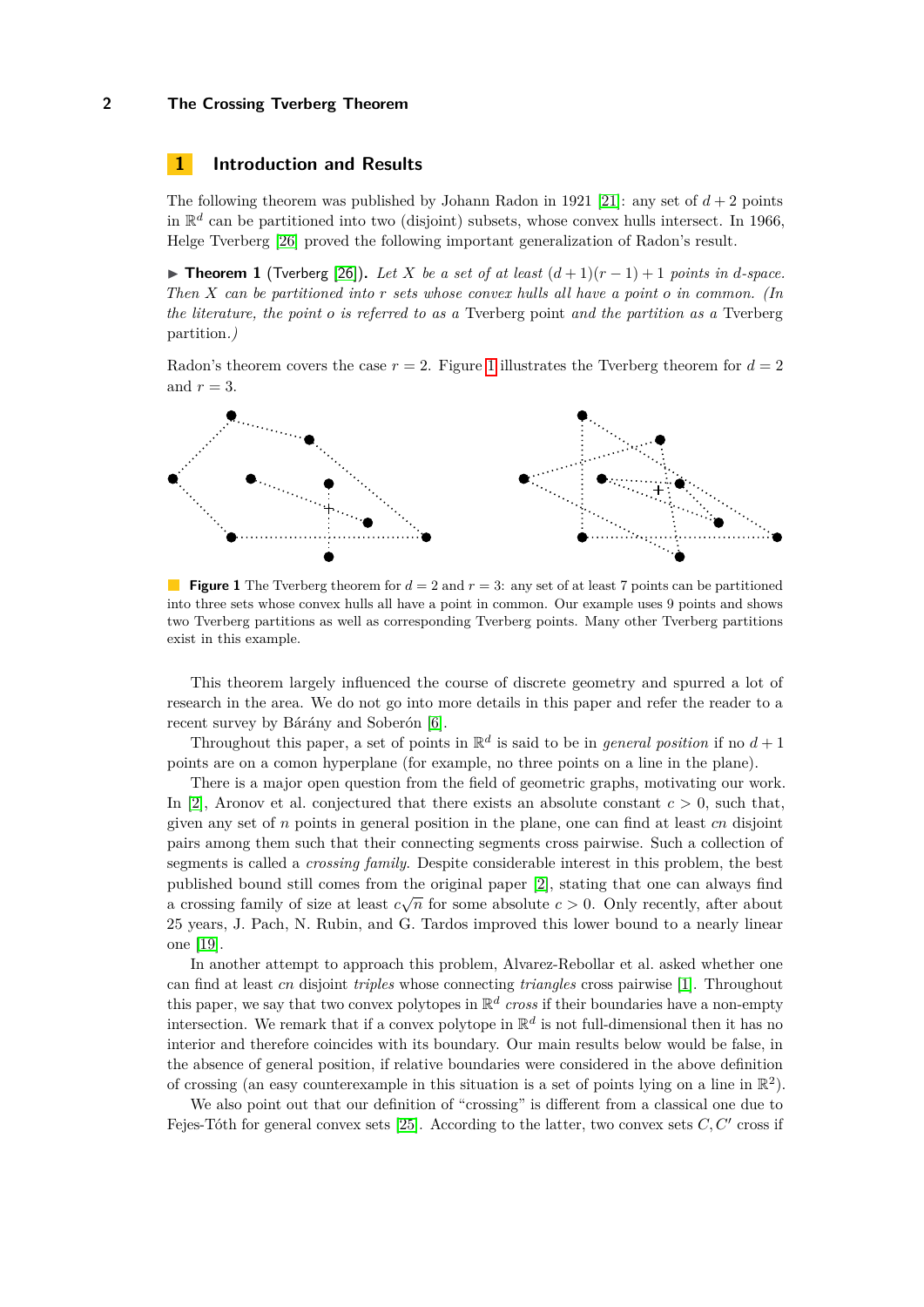neither  $C \setminus C'$  nor  $C' \setminus C$  are connected. Under general position, our notion of crossing convex polytopes generalizes the notion of a crossing of two vertex-disjoint segments in a crossing family (the two segments intersecting in their relative interiors) [\[2\]](#page-11-0). It also generalizes the notion of Alvarez-Rebollar et al. for vertex-disjoint triangles (an edge of one triangle crossing an edge of the other) [\[1\]](#page-11-1).

Alvarez-Rebollar et al. showed the following: For every finite point set of size *n* in the plane in general position, there exist  $\lfloor \frac{n}{6} \rfloor$  vertex-disjoint and pairwise crossing triangles with vertices in *P*. As at most  $\lfloor \frac{n}{3} \rfloor$  disjoint triangles can be found, this leaves a factor-2 gap.

If we only want triangles that have a common point, this gap can be closed using a simple strengthening of the Tverberg theorem for point sets of size at most  $(d+1)r$  that we present next. However, these triangles might not be pairwise crossing, since triangles can be nested; see Figure [1](#page-1-0) (right).

<span id="page-2-0"></span>**► Theorem 2.** Let *X* be a set of at least  $(d+1)(r-1)+1$  and at most  $(d+1)r$  points in *d*-space. Then *X* can be partitioned into *r* disjoint sets  $X_1, \ldots, X_r$  of size at most  $d+1$ , *whose convex hulls all have a point in common.*

To prove this, we apply Theorem [1](#page-1-1) to *X*. We get sets  $X'_1, \ldots, X'_r$  whose convex hulls contain a common point, say, the origin. Using Carathéodory's theorem, from every  $X_i'$  of size larger than  $d+1$  we can select  $d+1$  points  $X_i \subseteq X'_i$ , whose convex hull still contains the origin. Finally, some of the sets  $X_i'$  of size smaller than  $d+1$  are filled up to size  $d+1$  with the points removed from other  $X_i$ 's. The origin is still a common point for all conv $(X_i)$ 's.

The main result of this paper provides a crossing version of the Tverberg Theorem [2.](#page-2-0)

<span id="page-2-1"></span>▶ **Theorem 3.** Let *X* be a set of at least  $(d+1)(r-1)+1$  and at most  $(d+1)r$  points in *d*-space. Then *X* can be partitioned into *r* disjoint sets  $X_1, \ldots, X_r$  of size at most  $d+1$ , *whose convex hulls all have a point in common. Moreover, for any*  $X_i, X_j$  of size  $d+1$ ,  $conv(X_i)$  and  $conv(X_i)$  cross, meaning that their boundaries have a non-empty intersection.

We call such a partition a *crossing Tverberg partition*. An easy calculation shows that the number of sets with exactly  $d+1$  elements is at least  $|X| - dr \in \{r-d, r-d+1, \ldots, r\}.$ In particular, for sets X of size exactly  $(d+1)r$ , we immediately deduce the following simpler-looking corollary.

<span id="page-2-2"></span> $\triangleright$  **Corollary 4.** Let X be a set of  $(d+1)r$  points in d-space. Then X can be partitioned into *r sets*  $X_1, \ldots, X_r$  *of size*  $d+1$ *, whose convex hulls all have a point in common and such that for any*  $i, j \in [n]$ , conv $(X_i)$  and conv $(X_j)$  cross, meaning that their boundaries have a *non-empty intersection.*

We also obtain an optimal strenghtening of the result by Alvarez-Rebollar et al. [\[1\]](#page-11-1) that moreover generalizes to all dimensions  $d \geq 2$ .

 $\triangleright$  **Corollary 5.** For every finite point set X of size *n* in the plane in general position, there *exist*  $|n/3|$  *vertex-disjoint and pairwise crossing triangles with vertices in*  $X$ *.* 

*More generally, for every finite point set*  $X$  *of size*  $n$  *in*  $\mathbb{R}^d$  *in general position, there exist*  $\lfloor n/(d+1) \rfloor$  *vertex-disjoint and pairwise crossing simplices with vertices in X.* 

To derive this from Theorem [3,](#page-2-1) we remove *n* mod  $(d+1)$  points from X and then apply Theorem [3](#page-2-1) on the remaining set of  $(d+1) \left| \frac{n}{d+1} \right|$  points.

Finally, we get a crossing version of the actual Tverberg Theorem [1,](#page-1-1) for point sets of arbitrarily large size.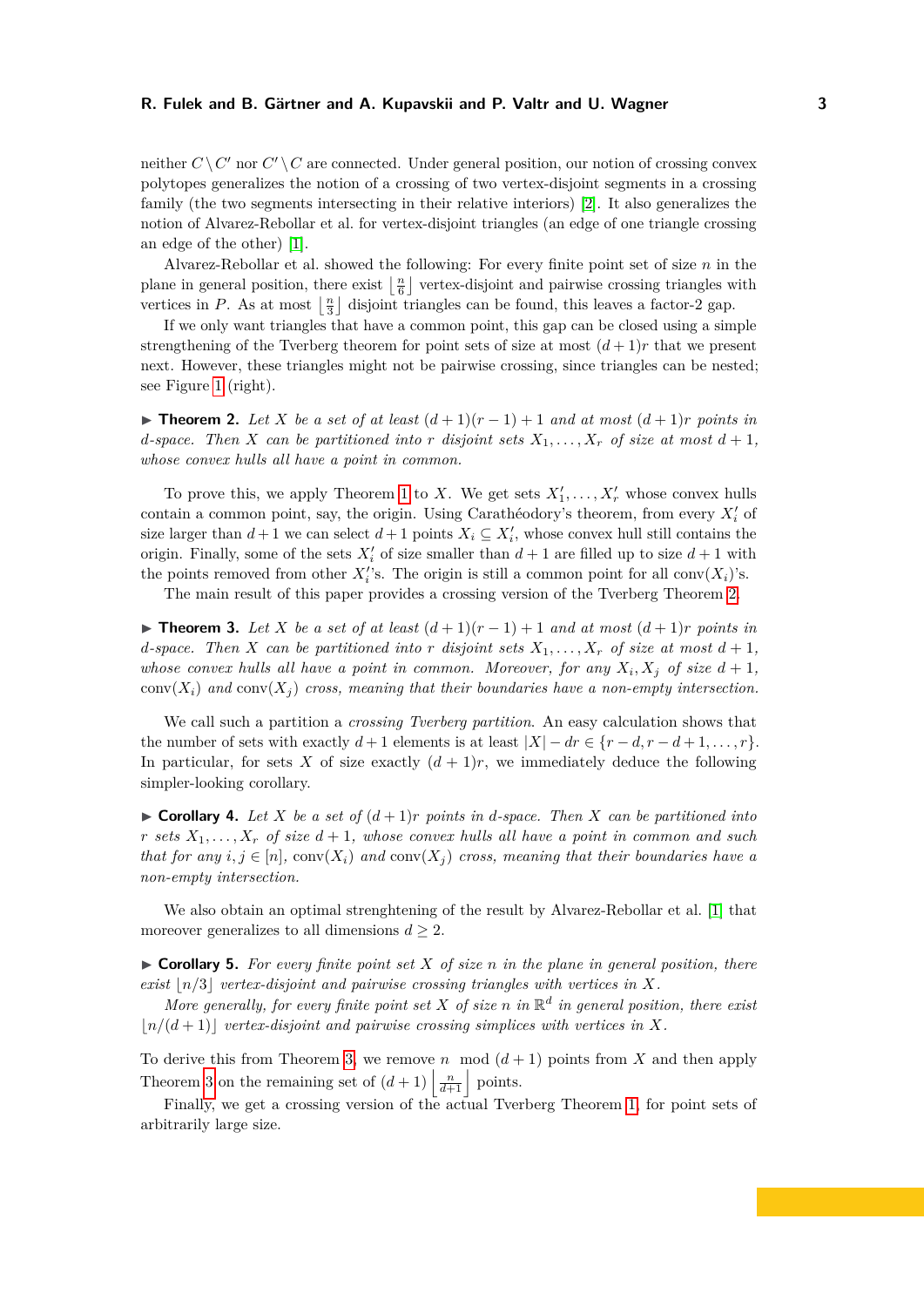**► Theorem 6** (Crossing Tverberg theorem). Let X be a set of at least  $(d+1)(r-1)+1$ *points in d-space. Then X can be partitioned into r sets whose convex hulls all have a point in common. Moreover, for any*  $X_i, X_j$  *of size at least*  $d+1$ ,  $conv(X_i)$  *and*  $conv(X_j)$  *cross, meaning that their boundaries have a non-empty intersection.*

This is also easy to prove, using Theorem [3](#page-2-1) and Corollary [4.](#page-2-2) If  $n := |X| \leq (d+1)r$ , we apply Theorem [3.](#page-2-1) Otherwise, we apply Corollary [4](#page-2-2) to an arbitrary subset  $Y \subset X$  of size  $(d+1)r$ , resulting in a crossing Tverberg partition into *r* sets  $Y_1, \ldots, Y_r$  of size  $d+1$ each. Now we consecutively add the remaining points to suitable sets in such a way that the crossings between the convex hulls are maintained (the Tverberg point automatically remains valid). Suppose that some points have already been added, resulting in sets  $X'_1, \ldots, X'_r$ whose convex hulls still cross pairwise. If the next point *p* is contained in one of these convex hulls, we simply add it to the corresponding set. Otherwise, we select an inclusion-minimal set conv $(X'_{k} \cup \{p\})$  among the (different) sets conv $(X'_{i} \cup \{p\}), i = 1, \ldots, r$ , and add  $p$  to  $X'_{k}$ . We claim that this cannot result in nested convex hulls. For this, we only have to rule out that conv $(X'_k \cup \{p\})$  "swallows" some other conv $(X'_i)$ . But this cannot happen, as otherwise  $conv(X'_{i} \cup \{p\})$  ⊂  $conv(X'_{k} \cup \{p\})$ , contradicting the choice of *k*.

It remains to prove Theorem [3.](#page-2-1) We start with a Tverberg partition according to Theorem [2,](#page-2-0) i.e. a partition into sets of size at most  $d+1$  such that their convex hulls have a point in common. Such a partition might look like in Figure [2](#page-3-0) (left). If the full-dimensional convex hulls (which are simplices) cross pairwise, we are done. In general, however, we still have pairs of nested simplices. As long as this is the case, we *fix* one pair of nested simplices at a time until no pair of nested simplices exists anymore, and our desired crossing Tverberg partition is obtained.

By fixing, we mean that we repartition the  $2(d+1)$  points involved in the two simplices in such a way that the resulting simplices are not nested anymore but still contain the common point. In the example of Figure [2](#page-3-0) (left), there is one pair of nested simplices (red edges), and after fixing it (blue edges), we are actually done in this case; see Figure [2](#page-3-0) (right).

<span id="page-3-0"></span>

**Figure 2** Fixing a pair of nested simplices spanned by the 6 black points: two nested simplices (red) are transformed into two simplices that cross (blue).

Repartitioning the points is always possible due to the following lemma, which may be of independent interest. This lemma is our main technical contribution, and we prove it in Section [2.](#page-4-0)

<span id="page-3-1"></span>**Demma 7.** Let  $T, T'$  be two disjoint  $(d+1)$ -element sets in  $\mathbb{R}^d$  such that  $\mathbf{0} \in \text{conv}(T) \cap \mathbb{R}^d$ conv(*T*<sup>'</sup>). Then there exist two disjoint  $(d+1)$ -element sets *S*, *S*<sup>'</sup> such that  $S \cup S' = T \cup T'$ ,  $\mathbf{0} \in \text{conv}(S) \cap \text{conv}(S')$ , and moreover,  $\text{conv}(S)$  and  $\text{conv}(S')$  cross.

To conclude the proof of Theorem [3,](#page-2-1) we still need to show that after finitely many fixing steps, there are no nested pairs anymore, in which case we have a crossing Tverberg partition.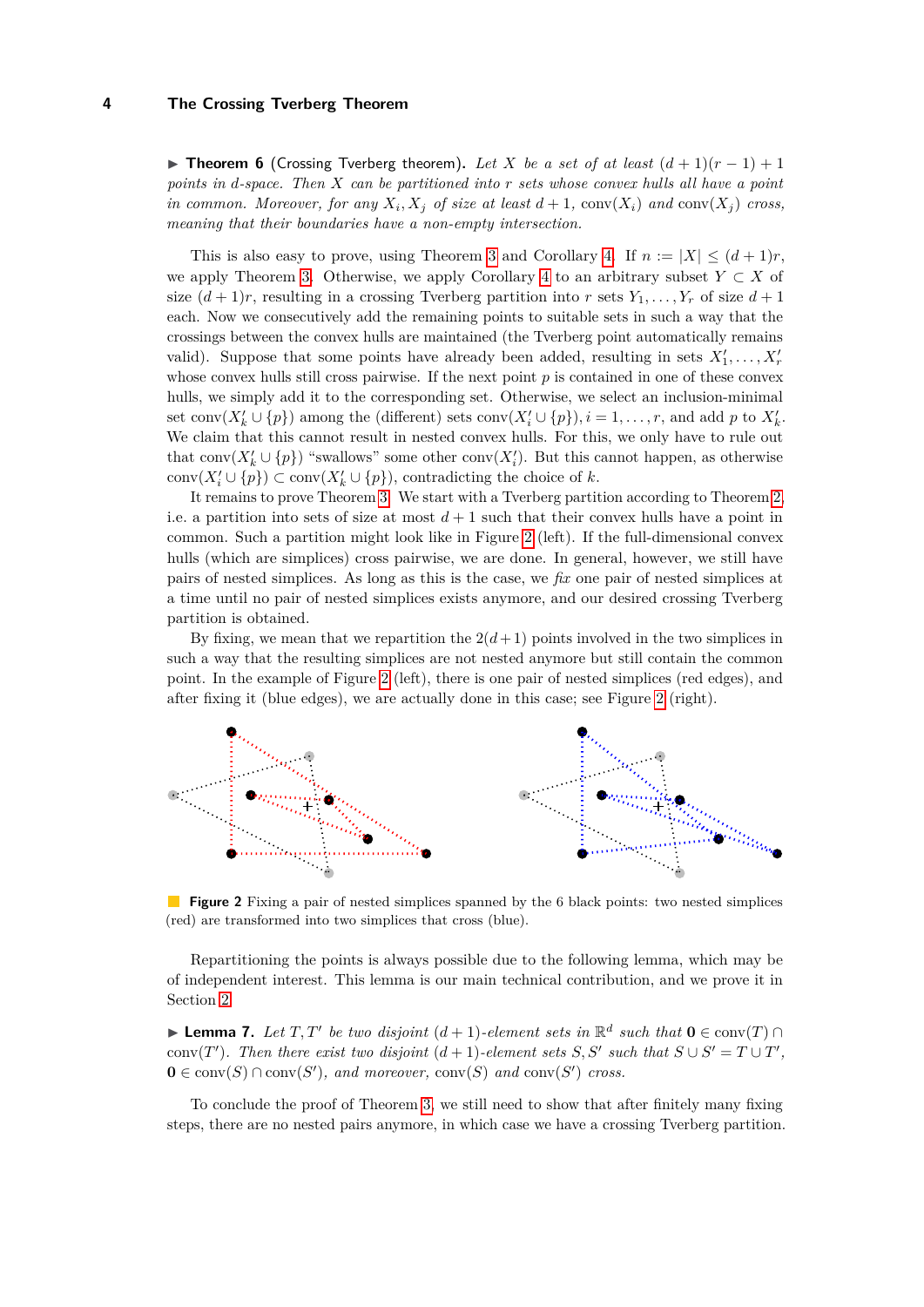To see this, we observe that in any fixing operation that replaces  $X_i$  and  $X_j$  such that conv $(X_i) \subset \text{conv}(X_i)$ , the simplex conv $(X_i)$  is volume-wise the unique largest *d*-dimensional simplex that can be formed from the  $2(d+1)$  points  $X_i \cup X_j$  involved in the operation. Hence, the two simplices  $conv(S)$  and  $conv(S')$  replacing  $conv(X_i)$  and  $conv(X_j)$  are volume-wise both strictly smaller than  $conv(X_i)$ . Therefore, if we order all full-dimensional simplices by decreasing volume, the sequence of these volumes goes down lexicographically in every fixing operation.

Formally, let  $V = (V_1, V_2, \ldots, V_s), s \leq r$  be the sequence of volumes in decreasing order before the fix, and  $\mathcal{V}' = (V'_1, V'_2 \dots V'_s)$  the decreasing order after the fix. Moreover, suppose that *k* is the largest index at which the volume of  $conv(X<sub>j</sub>)$  appears in *V*. The volume of conv $(X_i)$  appears at a position  $\ell > k$ . As the fixing operation removes a volume equal to  $V_k$  and inserts two volumes smaller than  $V_k$ , we have that  $V$  and  $V'$  agree in the first *k* − 1 positions, but  $V'_k$  <  $V_k$ . This exactly defines the relation " $V'$  <  $V$ " in decreasing lexicographical order, and as this is a total order, fixing must eventually terminate.

**Remark.** Instead of volume, we may use the number of points from *X* inside conv( $X_i$ ) as a measure.

Since applications of Lemma [7](#page-3-1) allow to keep the Tverberg point and the sizes of the parts in the (Tverberg) partition, we actually have the following strengthening of Theorem [3.](#page-2-1)

 $\triangleright$  **Theorem 8.** Let X be a set of points in d-space. Suppose that there is a Tverberg partition *of X into r parts of sizes*  $s_1$ ,  $\ldots$ ,  $s_r$ , *for which o is a Tverberg point, and*  $s_i \leq d+1, i = 1, \ldots r$ . *Then there is also a crossing Tverberg partition of*  $X$  *into*  $r$  *parts of sizes*  $s_1, \ldots, s_r$ *, for which a Tverberg point is o.*

In the next section, we prove Lemma [7.](#page-3-1) We remark that for each of the other theorems and corollaries in this section, we have already explained how to derive them from the Tverberg theorem, or from our main Theorem [3.](#page-2-1) In Section [3,](#page-8-0) we discuss possible generalizations as well as some algorithmic aspects of the problem.

## <span id="page-4-0"></span>**2 Proof of Lemma [7](#page-3-1)**

We employ the following parity lemma that we prove in the next two subsections (in a geometric way for  $d = 2$ , and in a combinatorial way for all dimensions).

<span id="page-4-1"></span>▶ **Lemma 9** (Parity lemma). Let  $V \subset \mathbb{R}^d$ ,  $|V| = 2(d+1)$ , such that  $V \cup \{0\}$  is in general *position. Then*

$$
\left| \left\{ \{F, G\} : F, G \in \binom{V}{d+1}, F \cap G = \emptyset, \mathbf{0} \in \text{conv } F \cap \text{conv } G \right\} \right| \text{ is even.}
$$

In particular, if there is one such pair {*F, G*}, then there is another.

Before we move on to the proof, let us derive Lemma [7](#page-3-1) from this. It suffices to handle the case where the set  $T \cup T' \cup \{0\}$  is in general position. To justify this, we make two observations. The first is that general position is achieved by *some* arbitrarily small (for example, random) perturbation of  $T \cup T'$ . The second is that the property of *not* having sets  $S, S'$  as required is maintained under *any* sufficiently small perturbation. Putting the two observations together, we see that if Lemma [7](#page-3-1) holds for  $T \cup T' \cup \{0\}$  in general position, then it holds for all  $T, T'$ .

Then, by Lemma [9](#page-4-1) with  $V = T \cup T'$ , there is another pair  $\{S, S'\}$  such that  $S \cup S' = T \cup T'$ ,  $\mathbf{0} \in \text{conv}(S) \cap \text{conv}(S')$ . At most one of these pairs can yield nested simplices: the outer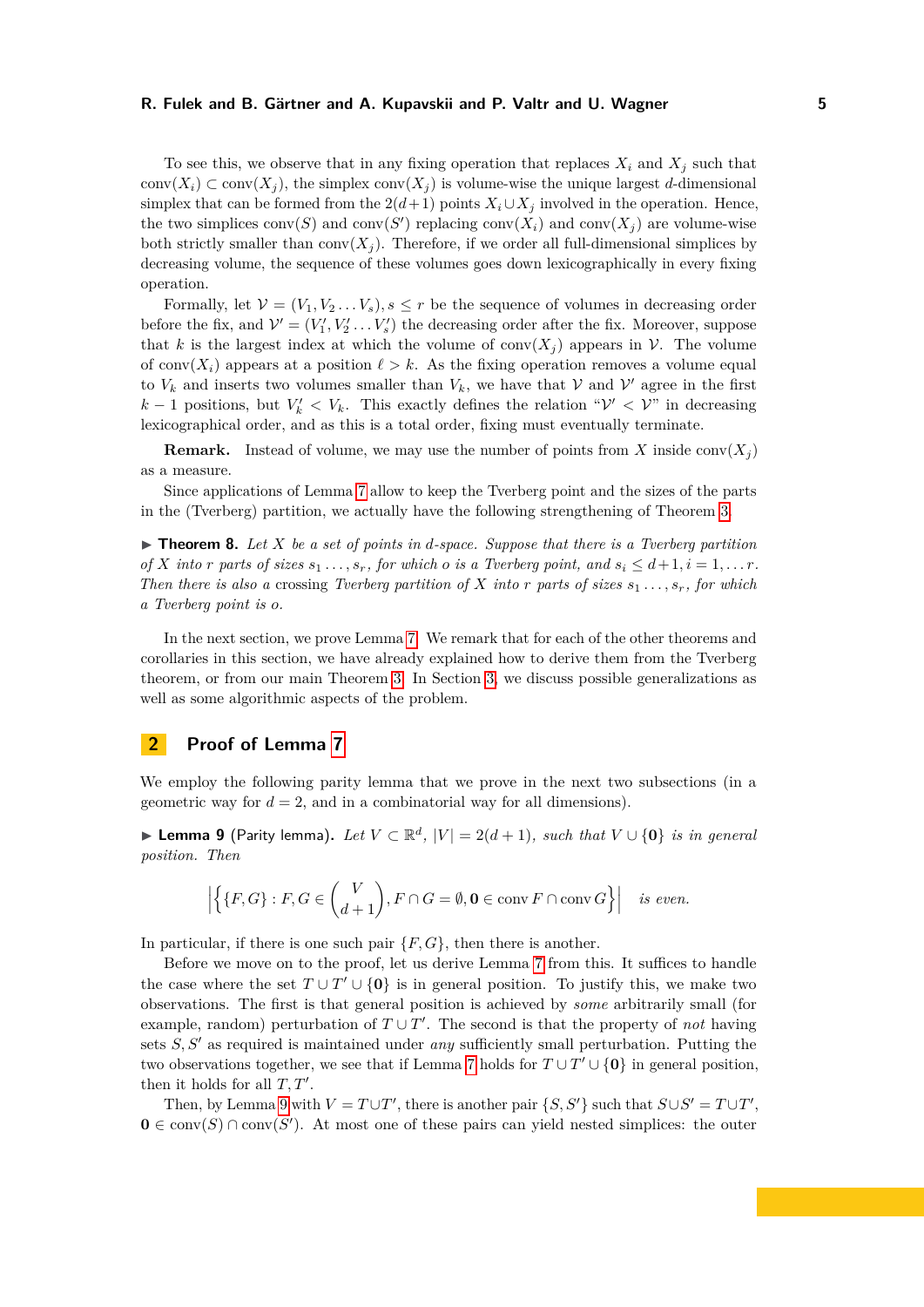simplex of a nested pair coincides with  $conv(T \cup T')$  and is therefore uniquely determined. Hence, one of the two pairs yields crossing simplices.

**Remark.** We note that this statement and its application is quite unusual. Typically, one proves that the number of objects of a certain type is always odd and thus at least one object of the type exists.

# **2.1 Geometric proof of the parity Lemma [9](#page-4-1) for**  $d = 2$

The purely combinatorial proof that we give below for all *d* is not difficult, but does not provide any geometric intuition. We therefore start with a simple proof in the plane.

<span id="page-5-0"></span>Consider a set *V* of  $2(d+1) = 6$  points in the plane. We remark that the statement is invariant under scaling points, and thus we may assume that all points lie on a circle with the center in the origin. Due to general position, no two points from *V* lie on a line passing through the origin; see Figure [3](#page-5-0) (left).



**Figure 3** 6 points in the plane (black) and their mirror images (white); there must be two consecutive black points  $p, p'$ .

Now we reflect each point at the origin and obtain another 6 points, drawn in white in Figure [3](#page-5-0) (right). We observe that in the circular order of points, there must be two consecutive ones of the same color. Indeed, an alternating pattern (black, white, black, white,...) would lead to pairs of antipodal points having the *same* color. Let  $p, p'$  be two consecutive points of the same color; by going to the antipodal points if necessary, we may assume that they are black and hence belong to *V* .

<span id="page-5-1"></span>We make two observations (actually, just one). (i)  $p$  and  $p'$  cannot belong to a triple *F* ⊂ *V* such that  $0 \in \text{conv}(F)$ , as otherwise, the third point would get reflected to a white point between *p* and *p*'; see Figure [4](#page-5-1) (left). (ii) For any  $q \in V \setminus \{p, p'\}$ , the two segments  $conv({p, q})$  and  $conv({p', q})$  have the origin on the same side; see Figure [4](#page-5-1) (right).



**Figure 4** Consecutive black points are combinatorially indistinguishable.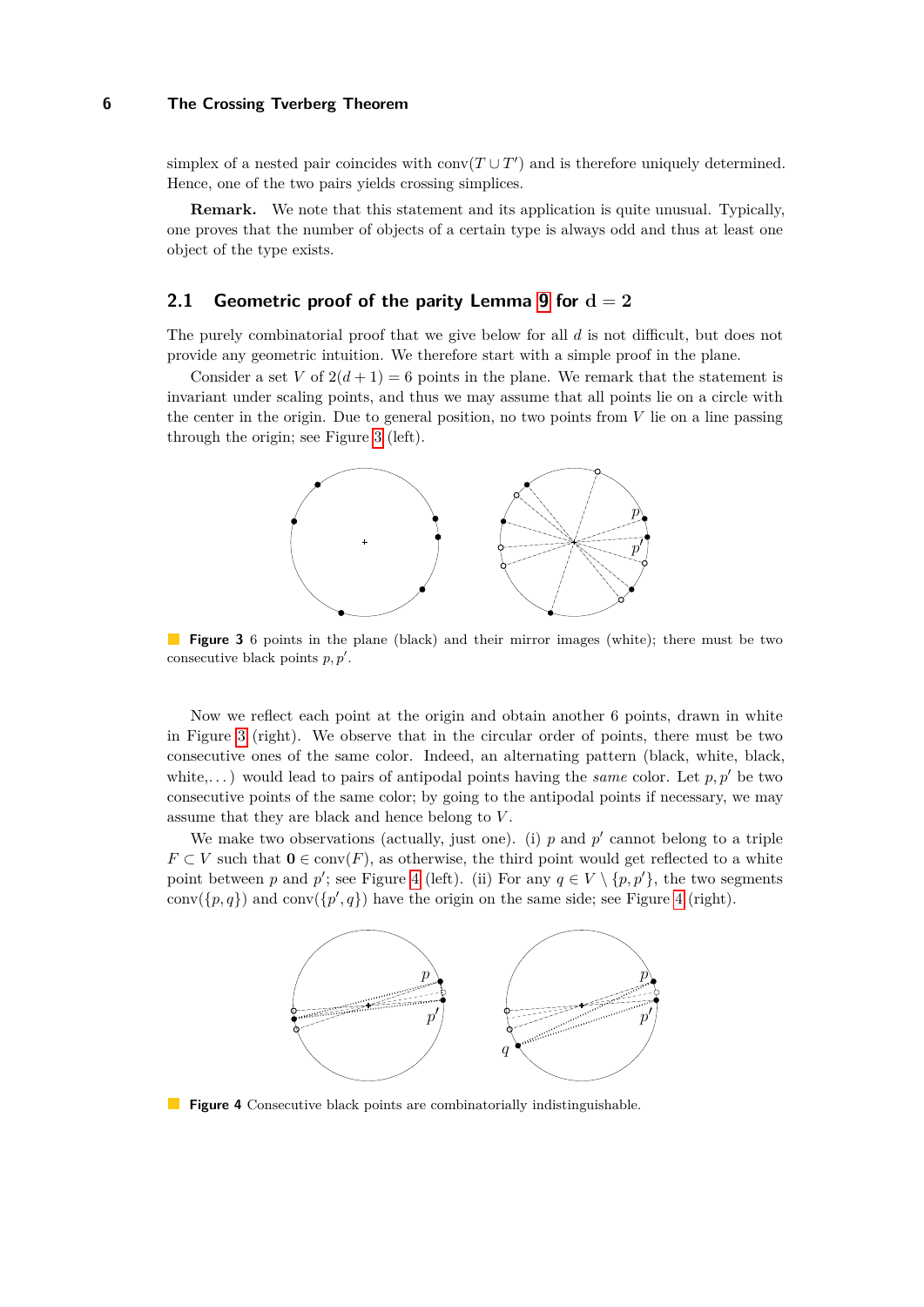This implies the following: if  $\{F, G\}$  is a partition of *V* that we count in Lemma [9,](#page-4-1) then (i)  $p$  and  $p'$  are in different parts, and (ii) swapping  $p$  and  $p'$  between the parts leads to a different partition  $\{F', G'\}$  that we also count. In other words, p and p' are "combinatorially indistinguishable" with respect to the relevant properties, and the operation of swapping them between parts establishes a matching between the partitions that we want to count. Hence, their number is even.

# **2.2 Combinatorial proof of the parity Lemma [9](#page-4-1)**

Recall that for  $|V| = 2(d+1)$ , we need to show that there is an even number of partitions  ${F, G}$  of *V* into parts of equal size  $d + 1$  such that  $\mathbf{0} \in \text{conv}(F) \cap \text{conv}(G)$ . We show that this follows from the fact that the  $(d+1)$ -element subsets *F* with  $\mathbf{0} \in \text{conv}(F)$  form a *cocycle*. a concept borrowed from topology.

▶ **Definition 10.** *Let*  $n \geq k \geq 1$  *be integers, and let V be a set with n elements.* A family  $\mathcal{C} \subset {V \choose k}$  *of*  $k$ -element subsets of  $V$  is a cocycle if

$$
|\{F \in \mathcal{C} : F \subset M\}|
$$
 is even for every  $M \subset V$  with  $|M| = k + 1$ .

**Example.** Fix a set  $D \in \binom{V}{k-1}$ . Then  $\delta D := \{ F \in \binom{V}{k} : D \subset F \}$  is a cocycle. Indeed, a  $(k + 1)$ -element subset  $M \subset V$  either contains no sets in  $\delta D$  (if  $D \not\subset M$ ) or exactly two sets in  $\delta D$  (If  $D = M \setminus \{p, q\}$ ).

<span id="page-6-1"></span>▶ **Lemma 11.** *Let*  $V \subset \mathbb{R}^d$  *be such that*  $V \cup \{0\}$  *is in general position. Then* 

$$
\mathcal{C}(V) := \left\{ F \in \binom{V}{d+1} : \mathbf{0} \in \operatorname{conv} F \right\}
$$

*is a cocycle.*

<span id="page-6-0"></span>**Proof.** Let  $M := \{v_1, \ldots, v_{d+2}\} \subset V$ . Lift the points to dimension  $d+1$  such that the convex hull of the lifted point set  $\hat{M}$  is a full-dimensional simplex  $\Delta$ ; see Figure [5.](#page-6-0)



**Figure 5** Illustration of the geometric proof of Lemma [11](#page-6-1) when  $d = 2$ 

Any set  $\hat{F} \subset \hat{M}$  of size  $d+1$  spans a facet of  $\Delta$ , and we have  $\mathbf{0} \in \text{conv}(F)$  if and only if the vertical line through **0** intersects that facet. As  $V \cup \{0\}$  is in general position, this line intersects the convex set  $\Delta$  in a line segment, if it intersects it at all; hence, the line intersects the boundary of  $\Delta$  in zero or two points, each lying in the interior of some facet. Thus,  $|\{F \in C(V) : F \subset M\}| \in \{0, 2\}.$ 

We remark that there is also an elementary linear algebra version of this "proof by picture" (omitted in this extended abstract).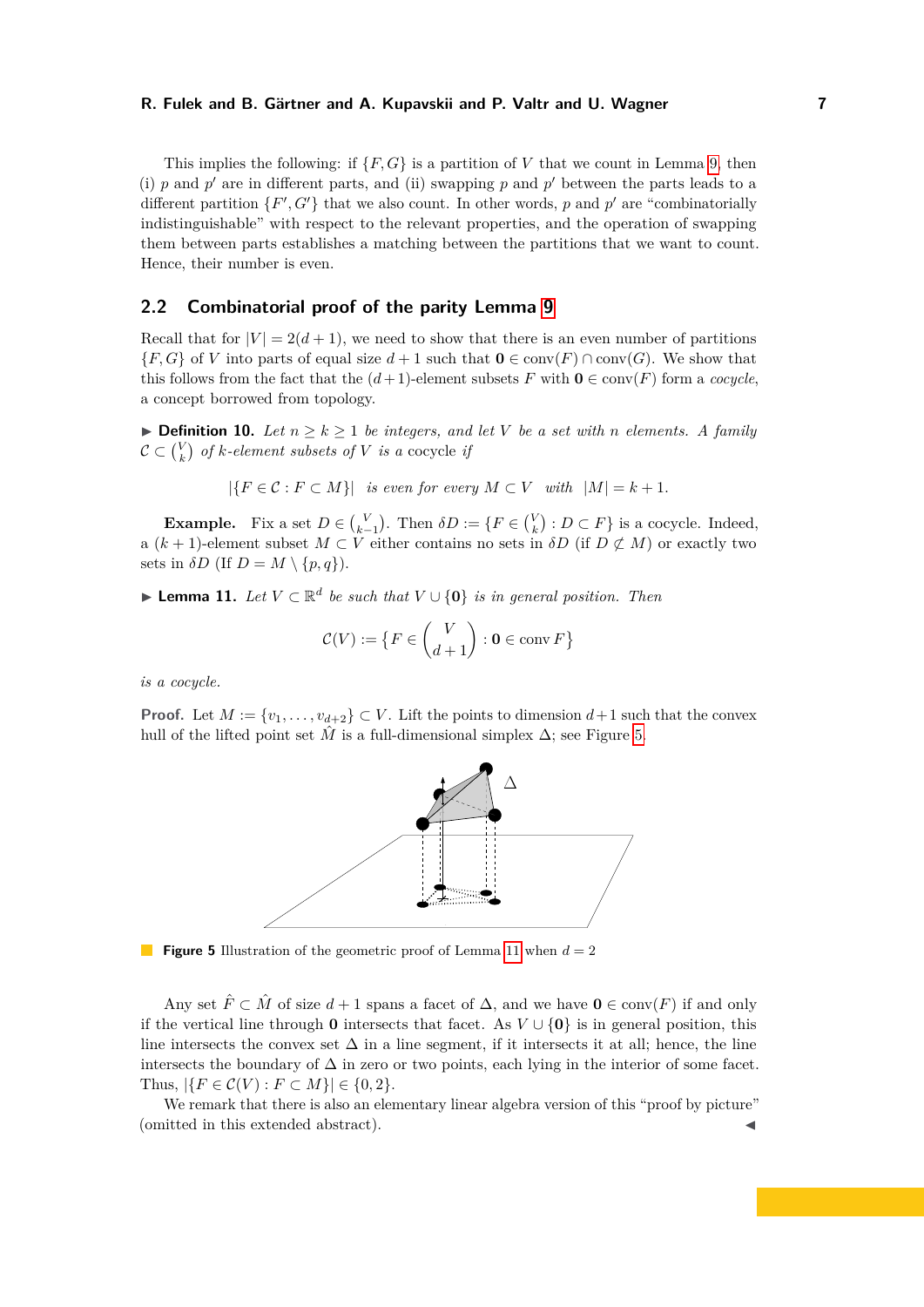By Lemma [11,](#page-6-1) Lemma [9](#page-4-1) is now simply a special case of the following main result of this section.

<span id="page-7-0"></span>▶ **Theorem 12.** *Let*  $k \geq 1$ ,  $|V| = 2k$  *and let*  $C \subset {V \choose k}$  *be a cocycle. Set* 

$$
\mathcal{P}_{\mathcal{C}} := \{ \{ F, G \} : F, G \in \mathcal{C}, F \cap G = \emptyset \}.
$$

*Then*  $|\mathcal{P}_c|$  *is even.* 

For the proof, we need one more concept. For a family  $\mathcal{D} \subset {V \choose k-1}$ , we define the *coboundary*

$$
\delta \mathcal{D} = \left\{ F \in \binom{V}{k} : F \text{ contains an odd number of sets } D \in \mathcal{D} \right\}.
$$

This naturally extends the definition  $\delta D = \{F \in {V \choose k} : D \subset F\}$  for  $D \in {V \choose k-1}$  from our previous example. We call *δD* the *elementary cocycle* associated with *D*.

To prove Theorem [12,](#page-7-0) we use the following basic fact.

<span id="page-7-1"></span>**Example 13.** For every cocycle  $C \subset {V \choose k}$  there exists a family  $D \subset {V \choose k-1}$  such that  $C = \delta D$ . *Equivalently,*

<span id="page-7-2"></span>
$$
\mathcal{C}=\delta D_1\oplus \delta D_2\oplus \ldots \oplus \delta D_m,
$$

*where*  $\mathcal{D} = \{D_1, \ldots, D_m\}$  *and*  $\oplus$  *denotes symmetric difference.* 

**Proof of Theorem [12.](#page-7-0)** The statement is trivially true when  $C = \emptyset$  is the empty cocycle.

Thus, by Lemma [13,](#page-7-1) it suffices to show that the parity of  $|\mathcal{P}_C|$  does not change when we take the symmetric difference with an elementary cocycle, i.e.,

 $|\mathcal{P}_\mathcal{C}| \equiv |\mathcal{P}_{\mathcal{C} \oplus \delta D}| \mod 2$  (1)

for any  $D \in \binom{V}{k-1}$ .

 $\triangleright$  Claim 14.  $\mathcal{P}_{\mathcal{C} \oplus \delta D} = \mathcal{P}_{\mathcal{C}} \oplus \mathcal{R}$ , where

$$
\mathcal{R} := \{ \{F, G\} : F \in \delta D, G \in \mathcal{C}, F \cap G = \emptyset \}.
$$

**Proof.** To see this, note that for pairs  $\{F, G\}$  with  $D \not\subset F$  and  $D \not\subset G$  nothing changes, i.e., such a pair is either in both  $\mathcal{P}_{\mathcal{C}}$  and  $\mathcal{P}_{\mathcal{C} \oplus \delta D}$  or in neither. Thus, it suffices to consider pairs  $\{F, G\}$ ,  $F \cap G = \emptyset$ , such that *D* is contained in one of the two sets. Without loss of generality,  $D \subset F$  and  $G \subset V \setminus D$ .

Since  $D \not\subset G$ , we have  $G \in \mathcal{C}$  if and only if  $G \in \mathcal{C} \oplus \delta D$ . Since  $D \subset F$ , we have  $F \in \delta D$ , and hence,  $F \in \mathcal{C}$  if and only if  $F \notin \mathcal{C} \oplus \delta D$ . Thus,  $\{F, G\} \in \mathcal{P}_{\mathcal{C} \oplus \delta D}$  if and only if  $\{F, G\} \in \mathcal{R}$ and  ${F, G} \notin \mathcal{P}_{\mathcal{C}}$ . This proves the claim.

Since C is a cocycle and  $|V \setminus D| = k + 1$ , there is an even number of  $G \in \mathcal{C}$  with  $G \subset V \setminus D$ . Since  $|V| = 2k$ , each such *G* determines a unique  $F = V \setminus G$ ,  $F \in \delta D$ , with  $\{F, G\} \in \mathcal{R}$ . Thus,

$$
|\mathcal{R}| = |\{G \in \mathcal{C} : G \subset V \setminus D\}| \equiv 0 \mod 2.
$$

Combined with the claim, we get that  $(1)$  holds, which concludes the proof of the theorem.

For the sake completeness, we also prove Lemma [13.](#page-7-1)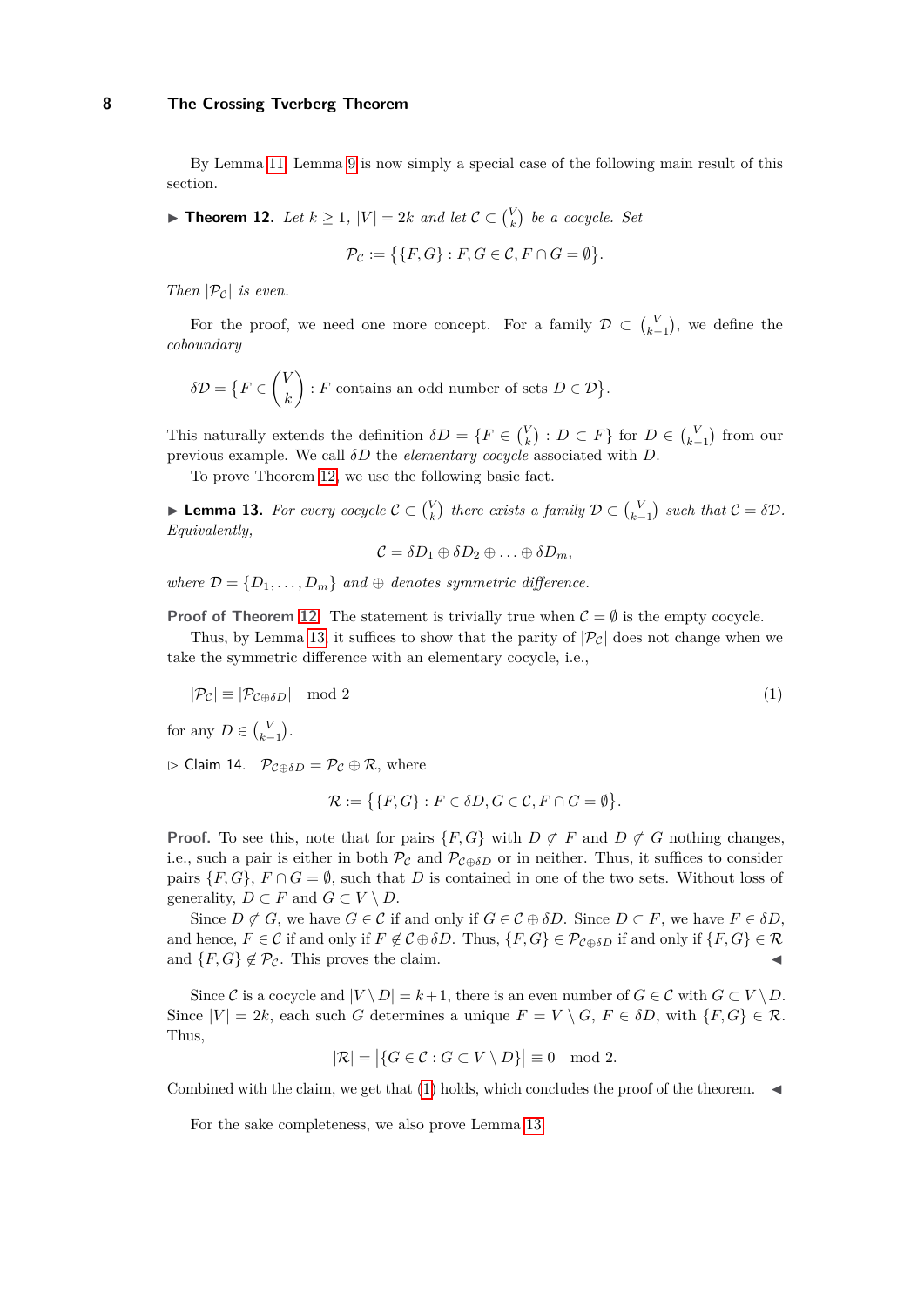**Proof of Lemma [13.](#page-7-1)** Let  $\mathcal{C} \subset \binom{V}{k}$  be a cocycle. Choose an arbitrary element  $v \in V$ . Define

$$
\mathcal{D} := \mathcal{D}_v := \{ D \in \binom{V \setminus v}{k-1} : D \cup \{ v \} \in \mathcal{C} \}.
$$

We claim that

 $C = \delta \mathcal{D}$ .

Let  $F \in \binom{V}{k}$ . We distinguish two cases:

1) If  $v \in F$  then, by the definition of  $\mathcal{D} \subset {V \setminus \{v\}}$ , we have  $F \setminus \{v\} \in \mathcal{D}$  if and only if  $F \in \mathcal{C}$ . Moreover,  $F \setminus \{v\}$  is the only set in  $\binom{V \setminus \{v\}}{k-1}$  that  $F$  contains. Thus,

$$
F \in \mathcal{C} \Leftrightarrow F \in \delta \mathcal{D}
$$
 in this case.

2) Assume  $v \notin F$ . Then  $M := F \cup \{v\}$  has  $k+1$  elements. Since C is a cocycle, M contains an even number of sets from  $\mathcal{C}$ . Thus,

$$
F \in C \Leftrightarrow M \text{ contains an odd number of } G \in C \text{ with } v \in G
$$

$$
\Leftrightarrow F \text{ contains an odd number of sets } D = G \setminus \{v\} \in \mathcal{D}
$$

$$
\Leftrightarrow F \in \delta \mathcal{D}.
$$

 $\blacktriangleleft$ 

# <span id="page-8-0"></span>**3 Discussion**

## **3.1 A Topological version of Theorem [3](#page-2-1)**

If *r* is a prime power, then the Tverberg theorem admits a topological generalization, known as the *Topological Tverberg theorem*:

<span id="page-8-1"></span>**► Theorem 15.** If  $d \in \mathbb{N}$  and if r is a prime power, then for every continuous map from the  $(d+1)(r-1)$ *-dimensional simplex*  $\Delta_{(d+1)(r-1)}$  *to*  $\mathbb{R}^d$ , *there exist r pairwise disjoint faces of* ∆(*d*+1)(*r*−1) *whose images intersect in a common point.*

This result was first proved in the case when *r* is a prime by Bárány, Shlosman and Szücs [\[5\]](#page-12-3) and later extended to prime powers by Özaydin [\[18\]](#page-12-4). On the other hand, Theorem [15](#page-8-1) is false if r is not a prime power: By work of Mabillard and Wagner [\[14\]](#page-12-5) and a result of Özaydin [\[18\]](#page-12-4), a closely related result (the *generalized Van Kampen–Flores theorem*) is false whenever r is not a prime power and, as observed by Frick [\[12\]](#page-12-6), the failure of Theorem [15](#page-8-1) for *r* not a prime power follows from this by a reduction due to Gromov [\[13\]](#page-12-7) and to Blagojević, Frick, and Ziegler [\[7\]](#page-12-8). The lowest dimension in which counterexamples are known to exist is  $d = 2r$  [\[3,](#page-12-9) [14\]](#page-12-5). We refer to the recent surveys [\[6,](#page-12-1) [8,](#page-12-10) [23,](#page-12-11) [27\]](#page-13-2) for more background on the Topological Tverberg theorem and its history.

In the same vein, it is natural to wonder if our Theorem [3](#page-2-1) also extends to the topological setting. The straightforward approach to generalize our result would be to use the Topological Tverberg theorem instead of the Tverberg theorem and then keep fixing the pairs of simplices whose boundaries do not mutually intersect. To this end we need an adaptation of Lemma [11](#page-6-1) and the fixing procedure to the topological setting. The rest of our argument is free of any geometry except for the use of Carathéodory's theorem which is not really crucial. While extending Lemma [11](#page-6-1) is easy, showing the termination of the fixing procedure appears to be quite difficult except under the scenario which we discuss below. First, we discuss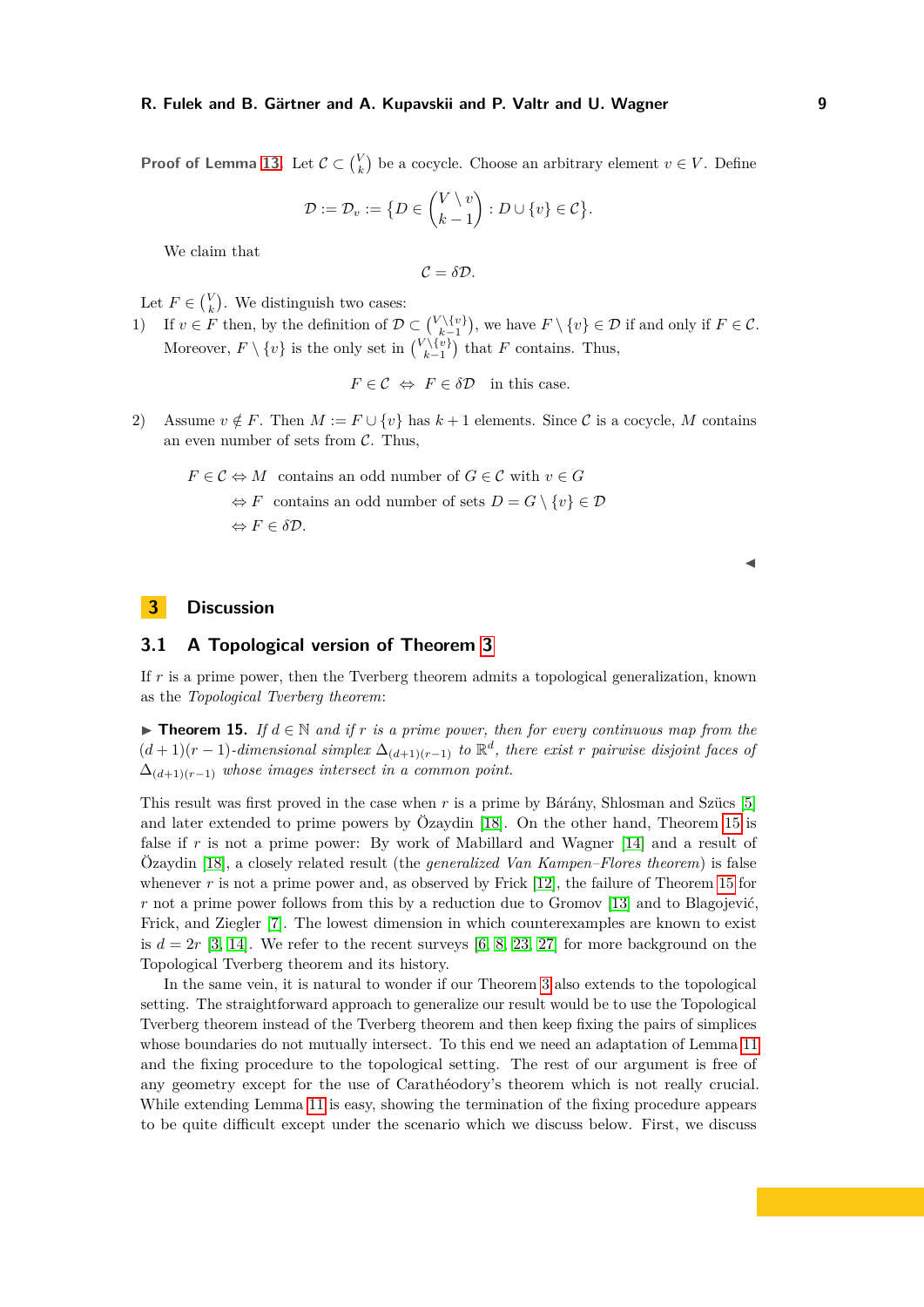planar extensions of Theorem [3.](#page-2-1) An *arrangement of pseudolines* P is a finite set of not self-intersecting open arcs, called *pseudolines*, in  $\mathbb{R}^2$  such that (i) For every pair  $P_1, P_2 \in \mathbb{P}$ of two distinct pseudolines,  $P_1$  and  $P_2$  intersect transversely in a single point, and (ii)  $\mathbb{R}^2 \setminus P_1$ is not connected for every  $P \in \mathbb{P}$ . A drawing of a complete graph on *n* vertices  $K_n$  in the plane is *pseudolinear* if the edges can be extended to an arrangement of pseudolines.

In the plane, it is not hard to see that Theorem [3](#page-2-1) and its proof almost extends to the setting of pseudolinear drawings of complete graphs. Since the Topological Tverberg theorem is only valid for prime powers  $r$ , the number of pairwise crossing triangles is slightly smaller than the number of vertices divided by 3.

<span id="page-9-0"></span>**Findam 16.** *In a pseudolinear drawing of a complete graph*  $K_{3n}$  *we can find*  $m =$ (1 − *o*(1))*n vertex-disjoint and pairwise crossing triangles. Moreover, the topological discs bounded by these triangles intersect in a common point.*

**Proof.** Let  $\mathcal{D}$  be a pseudolinear drawing of  $K_{3n}$ . We put *m* to be the largest prime power not larger than *n*. By the asymptotic law of distribution of prime numbers  $m = (1 - o(1))n$ . Next, apply the Topological Tverberg theorem with  $r = m$  and  $d = 2$  to a map  $\mu : \Delta_{3m-3} \to \mathbb{R}^2$ which extends  $\mathcal{D}$  as follows. We define  $\mu$  on the 1-dimensional skeleton of  $\Delta_{3m-3}$  as a restriction of D to some  $K_{3m-2}$ . Note that every triangle of  $K_{3m-2}$  is drawn by D as a closed arc without self intersections. The map *µ* extends to the 2-dimensional skeleton of  $\Delta_{3m-3}$  so that every 2-dimensional face is mapped homeomorphically in  $\mathbb{R}^2$ . We define the map  $\mu$  on the rest of  $\Delta_{3m-3}$  arbitrarily while maintaining continuity.

Analogously to the proof of Theorem [3,](#page-2-1) an application of the Topological Tverberg theorem gives us  $m-1$  disjoint 2-dimensional faces  $F_1, \ldots, F_{m-1}$  of  $\Delta_{3m-3}$  whose images under  $\mu$  intersect in a common point. To this end we apply Carathéodory's theorem for drawings of complete graphs [\[4,](#page-12-12) Lemma 4.7] instead of the original version of Carathéodory's theorem. Let  $T_i$  denote the boundary of  $F_i$ , for  $i = 1, \ldots, m-1$ . Note that each  $T_i$  is a triangle in  $K_{3m-2}$ . If all pairs  $T_i$  and  $T_j$  are crossing then we are done. Otherwise, we perform the fixing operations, which can be done since Lemma [11](#page-6-1) easily extends to the setting in which we replace simplices by images of 2-dimensional faces of  $\Delta_{3m-3}$  under  $\mu$ .

The procedure of applying successively the fixing operation terminates due to the following argument. First, observe that every four vertices in a pseudolinear drawing of a complete graph induce either a crossing free drawing of *K*<sup>4</sup> or a drawing of *K*<sup>4</sup> with exactly one pair of crossing edges in the interior of a disc bounded by a crossing free 4-cycle, see Figure [6](#page-10-1) for an illustration. It follows that if  $\mu(T_i) \cap \mu(T_j) = \emptyset$ , and let's say  $\mu(F_i) \subset \mu(F_j)$ , then the restriction of  $\mu$  to the subgraph of  $K_{3m-2}$  induced by  $V(T_i) \cup V(T_j)$  is contained in  $\mu(F_i)$ . Indeed, otherwise there exists a vertex  $u \in V(T_i)$  and  $v \in V(T_i)$  such that  $\mu(uv)$  crosses an edge of  $T_i$ , let us denote it by  $wz$ , that is not incident to *v*. Then the restriction of  $\mu$  to the subgraph of  $K_{3m-2}$  induced by  $\{u, v, w, z\}$  is a drawing of  $K_4$  that is not pseudolinear (contradiction). Therefore the volume argument goes through if we consider, say, volumes of  $\mu(F_i)$ 's.

A drawing of a graph in the plane is *simple* if every pair of edges intersect at most once either at a common end point or in a proper crossing. Clearly, all pseudolinear drawings of complete graphs are also simple, but not vice-versa, as illustrated in the last drawing in Figure [6.](#page-10-1) Hence, it might be worthwhile to extend Theorem [16](#page-9-0) to simple drawings of complete graphs.

If we want the interiors of the triangles to be pairwise intersecting, we only known that we can take *m* at least  $\Omega(\log^{1/6} n)$  which is easily derived from the following result of Pach, Solymosi and Tóth [\[20\]](#page-12-13). Every simple drawing of  $K_n$  contains a drawing of  $K_m$  that is weakly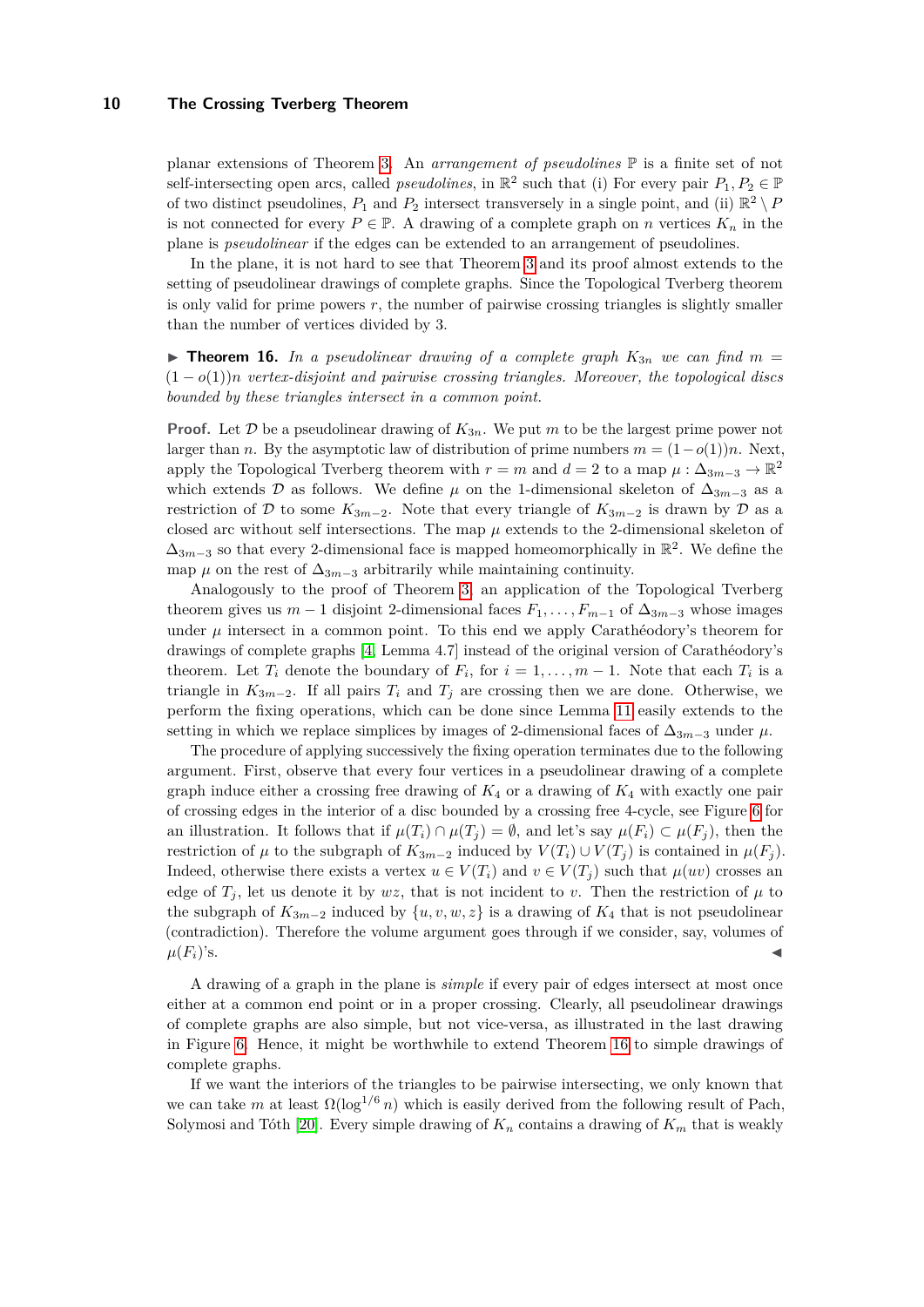<span id="page-10-1"></span>

**Figure 6** The allowed drawings of *K*<sup>4</sup> in a pseudolinear drawing of *K<sup>n</sup>* (left). The forbidden drawing of  $K_4$  in a pseudolinear drawing of  $K_n$  (right).

<span id="page-10-2"></span>

**Figure 7** The twisted drawing of  $K_6$ . The bold grey and black edges form boundaries of two crossing triangles. The symbol x marks a point contained in the interior of these two triangles.

isomorphic to a so-called convex complete graph or a twisted complete graph, see Figure [7,](#page-10-2) for which Theorem [16](#page-9-0) holds. We omit the proof of the latter which is rather straightforward. For example, if in a twisted drawing of  $K_{3n}$  the vertices are labeled as indicated in the figure,  $\{\{0+i, n+i, 2n+i\} \mid i=0,\ldots,n-1\}$  is a crossing Tverberg partition.

If we do not insist on the interiors of the triangles to be pairwise intersecting, we know that *m* can be taken to be at least  $\Omega(n^{\epsilon})$  for some small  $\varepsilon > 0$  by the following result of Fox and Pach [\[11\]](#page-12-14). Every simple drawing of  $K_n$  contains  $\Omega(n^{\epsilon})$  pairwise crossing edges for some *ε >* 0.

Theorem [16](#page-9-0) could be generalized to hold for an appropriate high dimensional analog of pseudolinear drawings. Since this would require introducing many technical terms and would not offer substantially interesting content we refrain from doing so.

## <span id="page-10-0"></span>**3.2 Stronger conditions on crossings**

A pair of vertex disjoint  $\left(\frac{d}{2} - 1\right)$ -dimensional simplices in general position in *d*-space does not intersect. Hence, the pairwise intersection of the boundaries of  $conv(X_i)$ 's in the conclusion of Theorem [3,](#page-2-1) cannot be strengthened to the pairwise intersection of lower than  $\lceil d/2 \rceil$ -dimensional skeleta of the boundaries.

Nevertheless, for  $d = 3$  one may ask if in the setting of Lemma [7,](#page-3-1) we get a stronger property along the following lines. Can we guarantee the existence of a pair of vertex-disjoint tetrahedra  $\{S, S'\}$  that both contain the origin and such that the boundary of a 2-dimensional face  $F$  of  $S$  is linked with the boundary of a 2-dimensional face  $G$  of  $S'$ , meaning that the boundary of *F* intersects *G* and the boundary of *G* intersects *F*? Again, the answer to this question is negative. Stefan Felsner and Manfred Scheucher (personal communication) found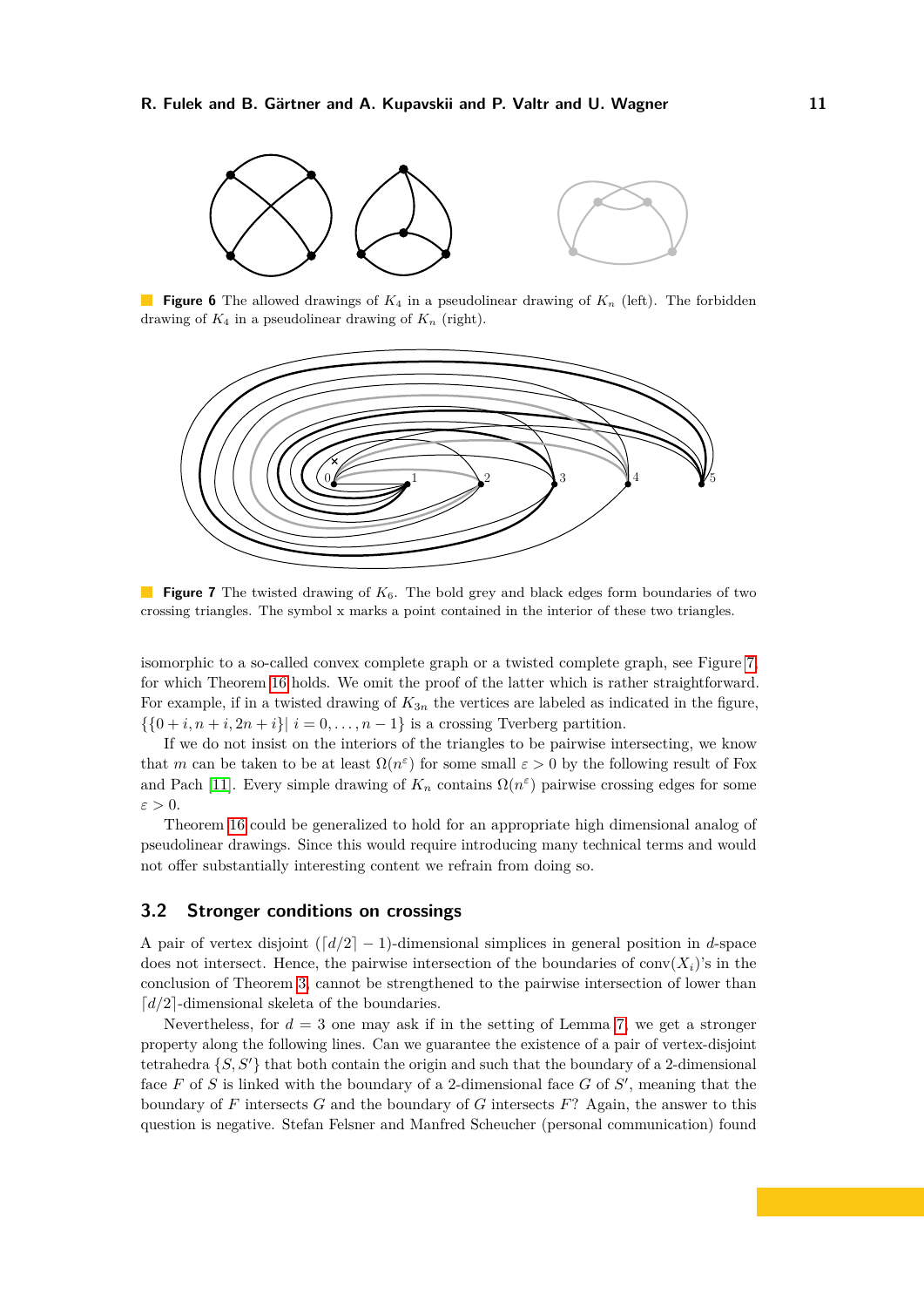the following set of 8 points:

$$
(3, -2, 2),
$$
  $(2, -5, 3),$   $(-3, 0, -4),$   $(-1, 2, 0),$   
 $(1, -5, -4),$   $(4, 1, -2),$   $(-2, -5, -4),$   $(-3, 1, 3).$ 

This set determines a pair of disjoint tetrahedra both containing the origin (0*,* 0*,* 0), but no two disjoint linked tetrahedra both containing the origin.

The example was found using a SAT solver who found an abstract order type with the required property. A realization of the order type with actual points was obtained with a randomized procedure.

## **3.3 Computational complexity of finding a crossing Tverberg partition**

A natural question is whether we can find the partition of the point set given by Theorem [3](#page-2-1) efficiently, i.e., in polynomial time in the size of *X*. A straightforward way to construct an algorithm is to make the proof of Theorem [3](#page-2-1) algorithmic. To this end we first need an algorithm for finding a Tverberg partition and also a Tverberg point. Unfortunately, it is neither known whether this can be done in polynomial time, nor are there hardness results [\[9,](#page-12-15) Section 3.4]. Since a Tverberg partition always exists, the decision problem is trivial, so NP-completeness cannot apply. It might still be possible to prove completeness of the problem for a suitable subclass of TFNP (containing search problems for which a solution is guaranteed to exist). It has been shown that the problem is contained in two such subclasses that have complete problems, namely PPAD and PLS [\[15,](#page-12-16) Theorem 4.9]. While this makes it unlikely that the problem is complete for either of them, it could well be contained in and turn out to be complete for a subclass of PPAD∩PLS, a number of which have been introduced and studied in recent years; see [\[10\]](#page-12-17) and the references therein.

The only closely related hardness result we are aware of is the one by Teng [\[24,](#page-12-18) Theorem 8.14], who proved that checking whether a given point is a Tverberg point of a given point set is NP-complete.

A line of research on finding an approximate Tverberg partition efficiently was initiated by Miller and Sheehy [\[16\]](#page-12-19) and further developed in [\[17,](#page-12-20) [22\]](#page-12-21). In particular, Mulzer and Werner [\[17\]](#page-12-20) showed that it is possible to find in time  $d^{O(\log d)|X|}$  an approximate Tverberg partition of size  $\left[\frac{|X|}{4(d+1)^3}\right]$ , whereas Theorem [1](#page-1-1) guarantees the partition of size  $\left[\frac{|X|}{d+1}\right]$ .

If we aim only at an approximate algorithmic version of our Theorem [3](#page-2-1) along the lines of the result of Mulzer and Werner, we face the problem of efficiently fixing an (approximate) Tverberg partition to make it crossing. Due to the fact that our termination argument for the iterated *Fixing Pairs* procedure relies on progress in the lexicographical ordering of the simplex volumes, we may potentially need exponentially many (in the size of *X*) iterations before we arrive at a crossing partition. We leave it as an interesting open problem to prove or disprove that there is always a way to invoke the *Fixing Pairs* operation only polynomially (or least subexponentially) many times in order to arrive at a partition required by Theorem [3.](#page-2-1)

#### **References**

<span id="page-11-1"></span>**<sup>1</sup>** José Luis Alvarez-Rebollar, Jorge Cravioto Lagos, and Jorge Urrutia. Crossing families and self crossing hamiltonian cycles. *XVI Encuentros de Geometría Computacional*, page 13, 2015.

<span id="page-11-0"></span>**<sup>2</sup>** B. Aronov, P. Erdős, W. Goddard, D. J. Kleitman, M. Klugerman, J. Pach, and L. J. Schulman. Crossing families. *Combinatorica*, 14(2):127–134, 1994.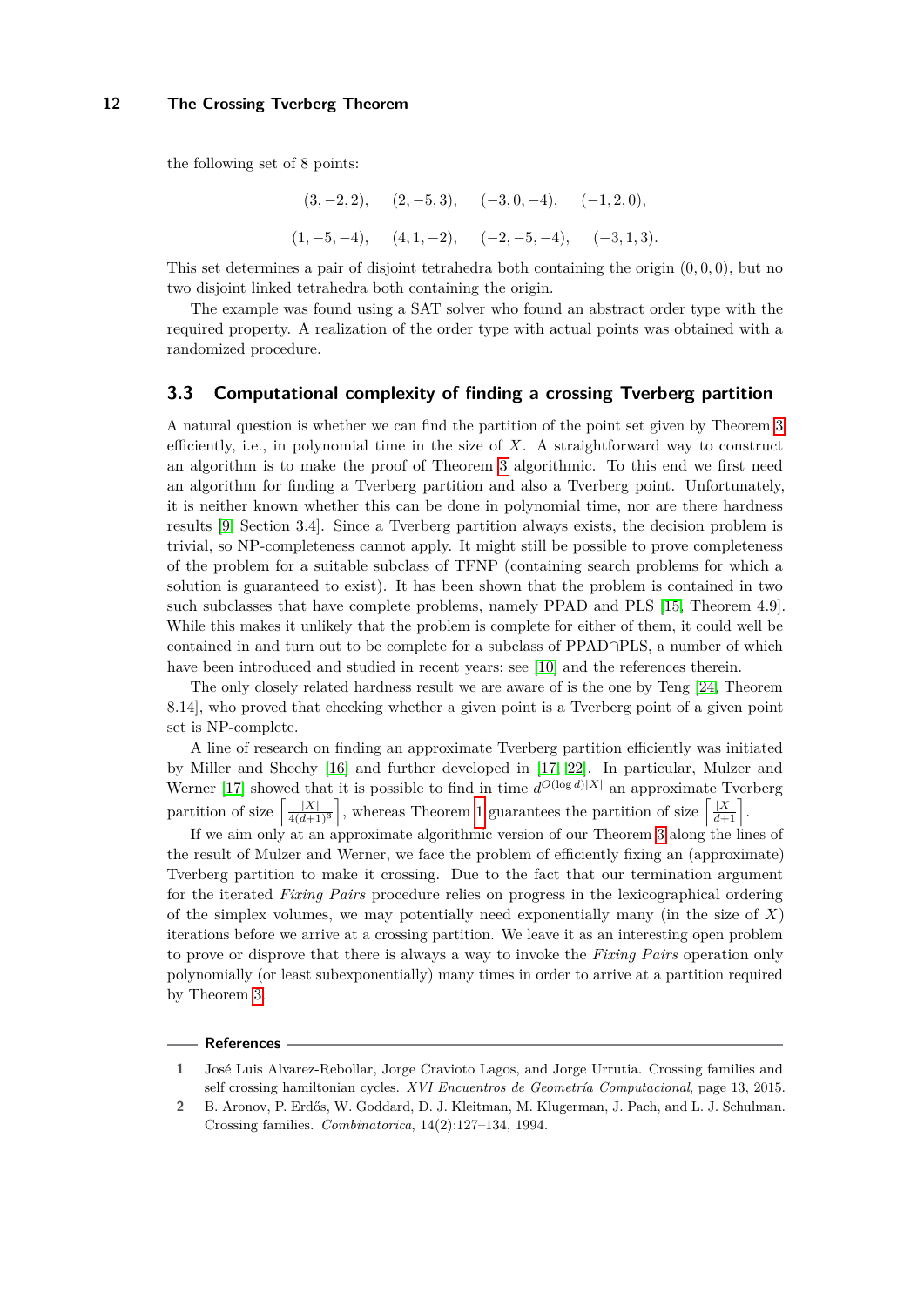- <span id="page-12-9"></span>**3** Sergey Avvakumov, Isaac Mabillard, Arkadiy Skopenkov, and Uli Wagner. Eliminating higher-multiplicity intersections, III. Codimension 2. Preprint,  $arXiv:1511.03501, 2015$  $arXiv:1511.03501, 2015$ .
- <span id="page-12-12"></span>**4** Martin Balko, Radoslav Fulek, and Jan Kynčl. Crossing numbers and combinatorial characterization of monotone drawings of  $K_n$ . *Discrete & Computational Geometry*, 53(1):107-143, 2015.
- <span id="page-12-3"></span>**5** Imre Bárány, Senya B Shlosman, and András Szücs. On a topological generalization of a theorem of Tverberg. *Journal of the London Mathematical Society*, 2(1):158–164, 1981.
- <span id="page-12-1"></span>**6** Imre Bárány and Pablo Soberón. Tverberg's theorem is 50 years old: A survey. *Bulletin of the American Mathematical Society*, 55(4):459–492, jun 2018. [doi:10.1090/bull/1634](http://dx.doi.org/10.1090/bull/1634).
- <span id="page-12-8"></span>**7** Pavle V. M. Blagojević, Florian Frick, and Günter M. Ziegler. Tverberg plus constraints. *Bull. Lond. Math. Soc.*, 46(5):953–967, 2014.
- <span id="page-12-10"></span>**8** Pavle V. M. Blagojević and Günter M. Ziegler. Beyond the Borsuk–Ulam theorem: The Topological Tverberg story. In: *A Journey Through Discrete Mathematics: A Tribute to Jiří Matoušek* (M. Loebl, J. Nešetřil, and R. Thomas, eds.), Springer, pp. 273–341, 2017.
- <span id="page-12-15"></span>**9** Jesus A. de Loera, Xavier Goaoc, Frédéric Meunier, and Nabil Mustafa. The discrete yet ubiquitous theorems of Carathéodory, Helly, Sperner, Tucker, and Tverberg. Preprint, <arxiv:1706.05975>, 2018.
- <span id="page-12-17"></span>**10** John Fearnley, Spencer Gordon, Ruta Mehta, and Rahul Savani. Unique end of potential line. *CoRR*, abs/1811.03841, 2018. URL: <http://arxiv.org/abs/1811.03841>, [arXiv:1811.03841](http://arxiv.org/abs/1811.03841).
- <span id="page-12-14"></span>**11** Jacob Fox and János Pach. Coloring *Kk*-free intersection graphs of geometric objects in the plane. *European Journal of Combinatorics*, 33(5):853–866, 2012.
- <span id="page-12-6"></span>**12** Florian Frick. Counterexamples to the topological Tverberg conjecture. *Oberwolfach Reports*, 12(1):318–321, 2015.
- <span id="page-12-7"></span>**13** Mikhail Gromov. Singularities, expanders and topology of maps. Part 2: From combinatorics to topology via algebraic isoperimetry. *Geom. Funct. Anal.*, 20(2):416–526, 2010.
- <span id="page-12-5"></span>**14** Isaac Mabillard and Uli Wagner. Eliminating higher-multiplicity intersections, I. A Whitney trick for Tverberg-type problems. Preprint, <arXiv:1508.02349>, 2015. An extended abstract appeared (under the title *Eliminating Tverberg points, I. An analogue of the Whitney trick*) in Proc. 30th Ann. Symp. Comput. Geom., 2014, pp. 171–180.
- <span id="page-12-16"></span>**15** Frédéric Meunier, Wolfgang Mulzer, Pauline Sarrabezolles, and Yannik Stein. The rainbow at the end of the line—a PPAD formulation of the colorful Carathéodory theorem with applications. In *Proceedings of the Twenty-Eighth Annual ACM-SIAM Symposium on Discrete Algorithms*, pages 1342–1351. SIAM, 2017.
- <span id="page-12-19"></span>**16** Gary L Miller and Donald R Sheehy. Approximate centerpoints with proofs. *Computational Geometry*, 43(8):647–654, 2010.
- <span id="page-12-20"></span>**17** Wolfgang Mulzer and Daniel Werner. Approximating tverberg points in linear time for any fixed dimension. *Discrete & Computational Geometry*, 50(2):520–535, 2013.
- <span id="page-12-4"></span>**18** Murad Özaydin. Equivariant maps for the symmetric group. Preprint, 1987. Available at <http://minds.wisconsin.edu/handle/1793/63829>.
- <span id="page-12-2"></span>**19** János Pach, Natan Rubin, and Gábor Tardos. Planar point sets determine many pairwise crossing segments. In *Proceedings of the 51st Annual ACM Symposium on the Theory of Computing*. ACM, to appear, 2019.
- <span id="page-12-13"></span>**20** János Pach, József Solymosi, and Géza Tóth. Unavoidable configurations in complete topological graphs. *Discrete & Computational Geometry*, 30(2):311–320, 2003.
- <span id="page-12-0"></span>**21** Johann Radon. Mengen konvexer körper, die einen gemeinsamen punkt enthalten. *Mathematische Annalen*, 83(1-2):113–115, 1921.
- <span id="page-12-21"></span>**22** David Rolnick and Pablo Soberón. Algorithms for Tverberg's theorem via centerpoint theorems. Preprint, <arXiv:1601.03083>, 2016.
- <span id="page-12-11"></span>**23** Arkadiy B. Skopenkov. A user's guide to the topological Tverberg conjecture. *Russian Mathematical Surveys*, 73(2):323, 2018.
- <span id="page-12-18"></span>**24** Shang-Hua Teng. *Points, spheres, and separators: a unified geometric approach to graph partitioning*. PhD thesis, Carnegie Mellon University, 1992.